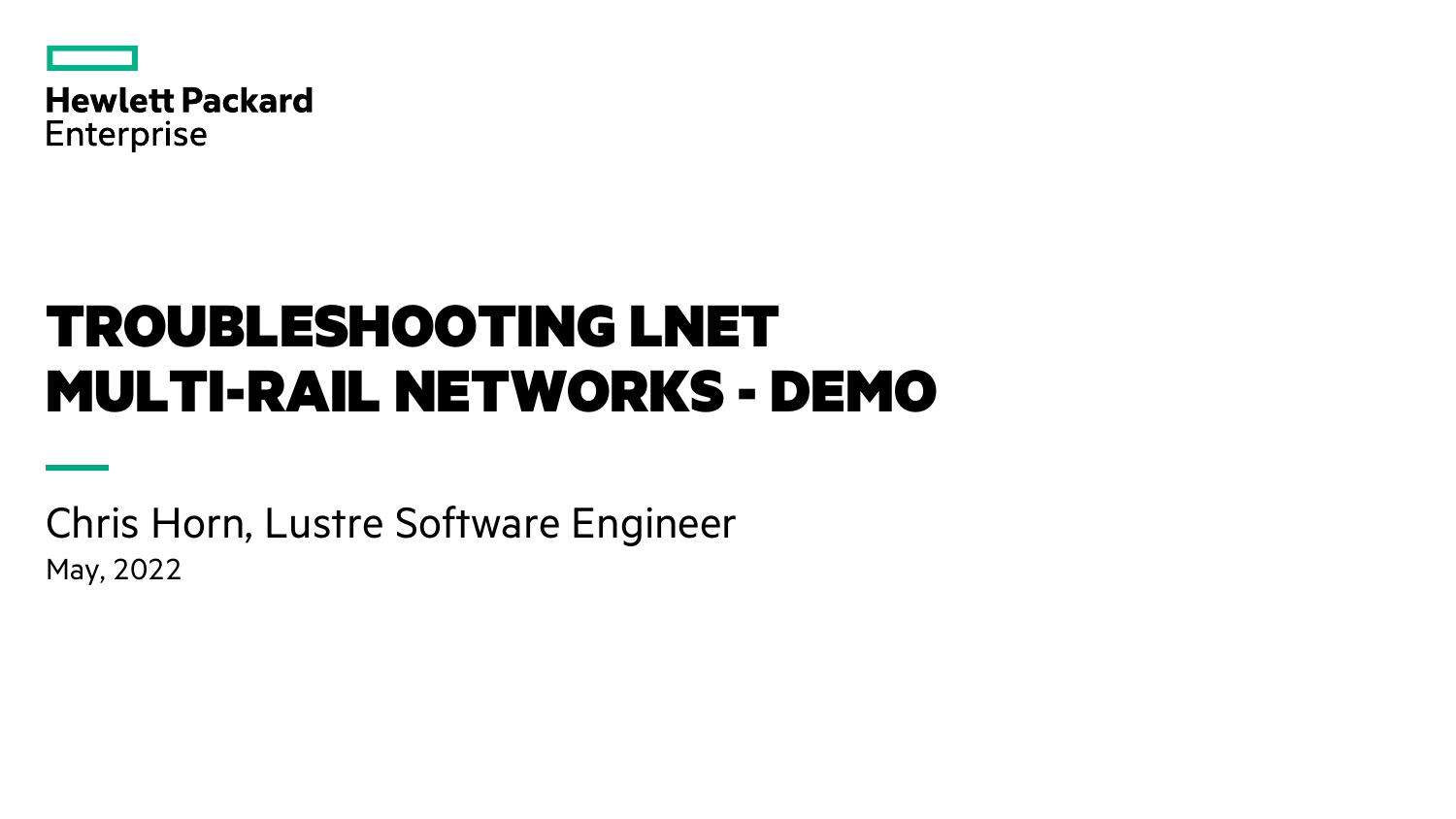#### OUTLINE

- Part 1 Recap
- Demo Environment
- Show how discovery feature affects the Multi-Rail feature
- Show how to view LNet health state and activities
- Show how primary NID is referenced by Lustre
- Show how lnetctl ping can and cannot find broken paths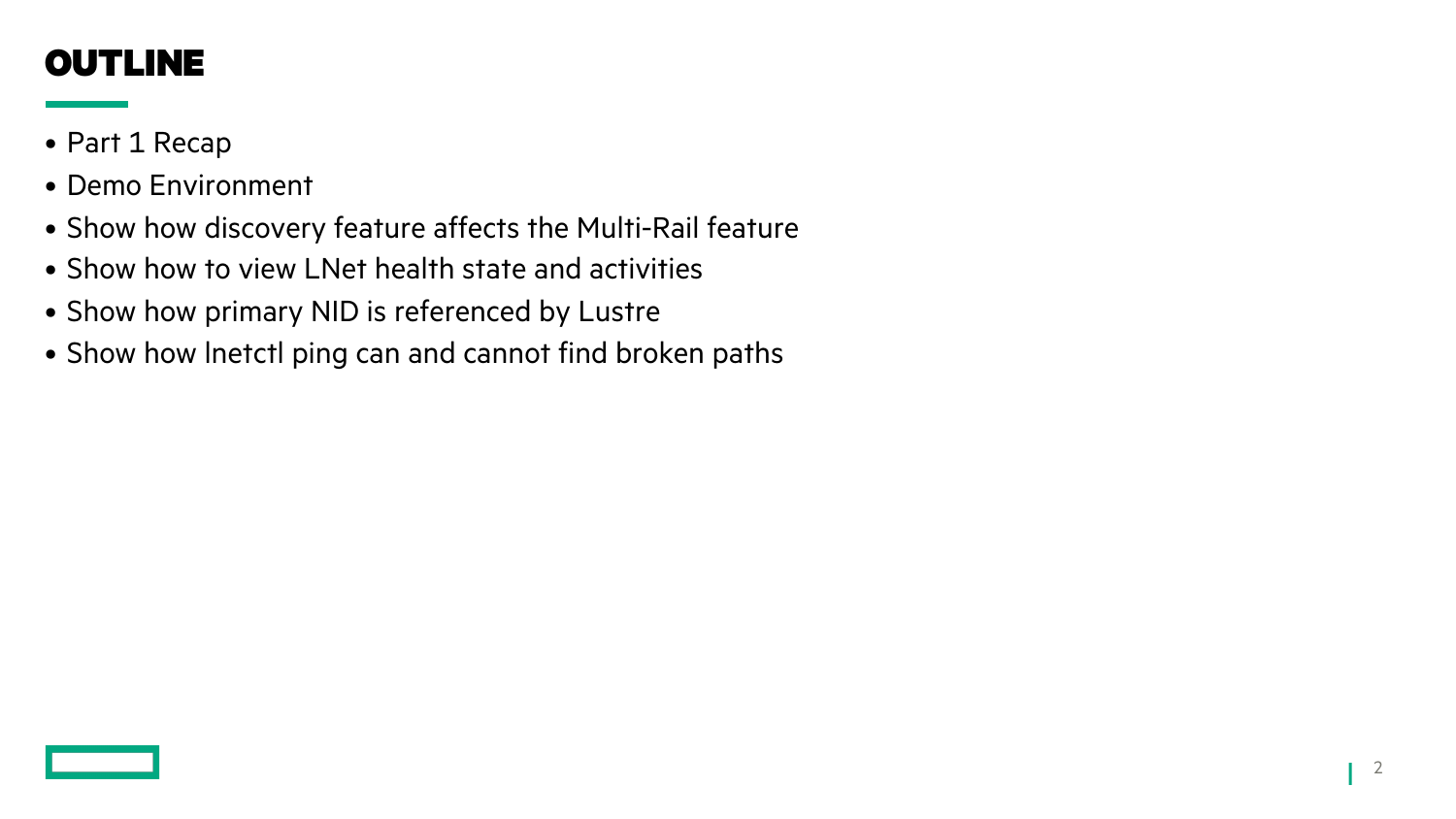### PART 1 RECAP

- Links
	- Event Page: https://www.eofs.eu/events/lad21
	- Video: https://youtu.be/j3m-mznUdac
	- Slides: https://www.eofs.eu/\_media/events/lad21/lnet\_multi-rail\_troubleshooting.pdf
- LNet Multi-Rail Overview
	- Basics
	- Role of Primary NID
- Important Statistics
	- Local and Peer NI send and receive counts
- Validating Expected Behavior
- A Closer Look at LNet Health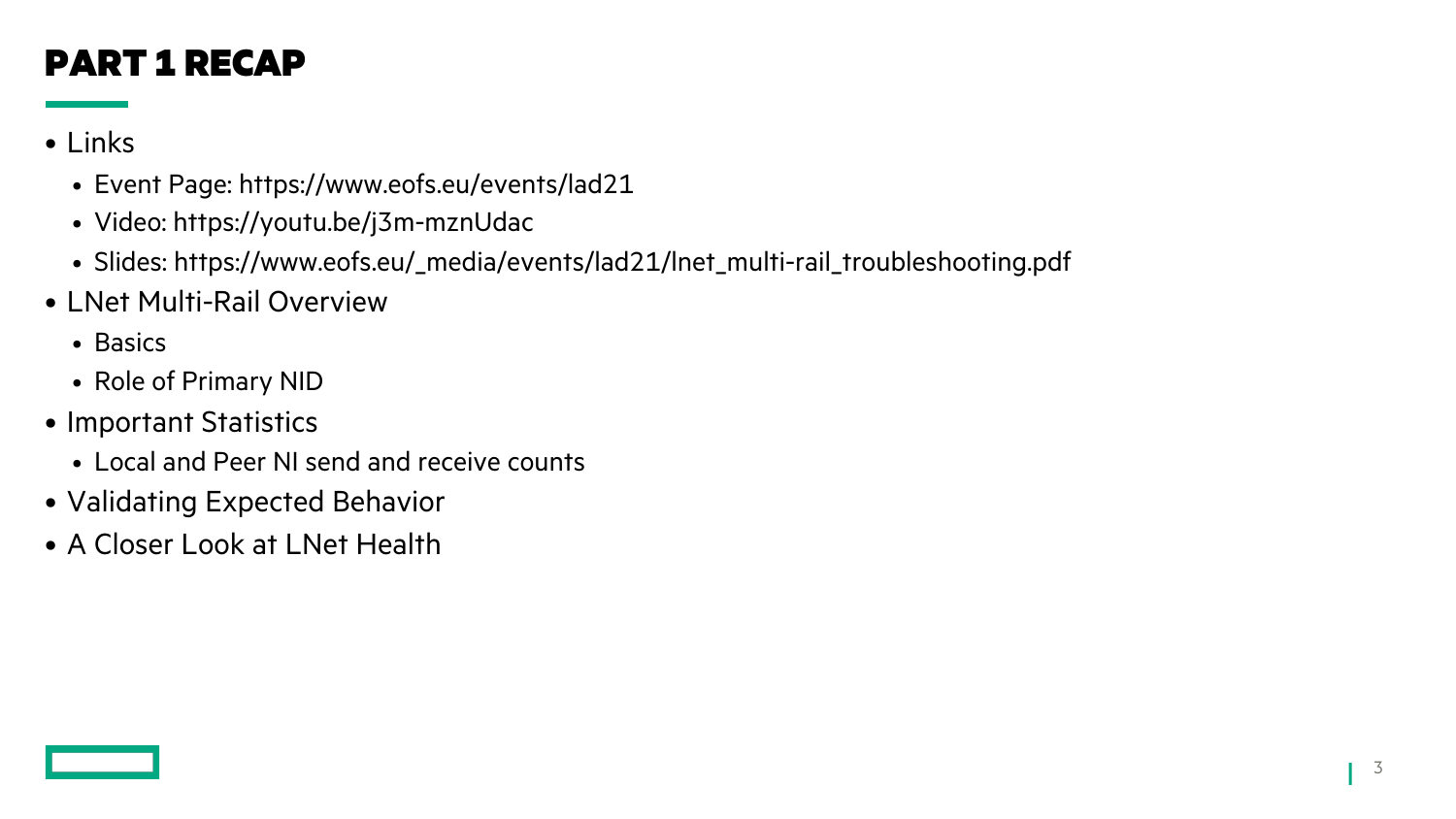#### LNET MULTI-RAIL OVERVIEW



In Lustre 2.10, the LNet Multi-Rail feature allows for multiple interfaces in the same LNet network.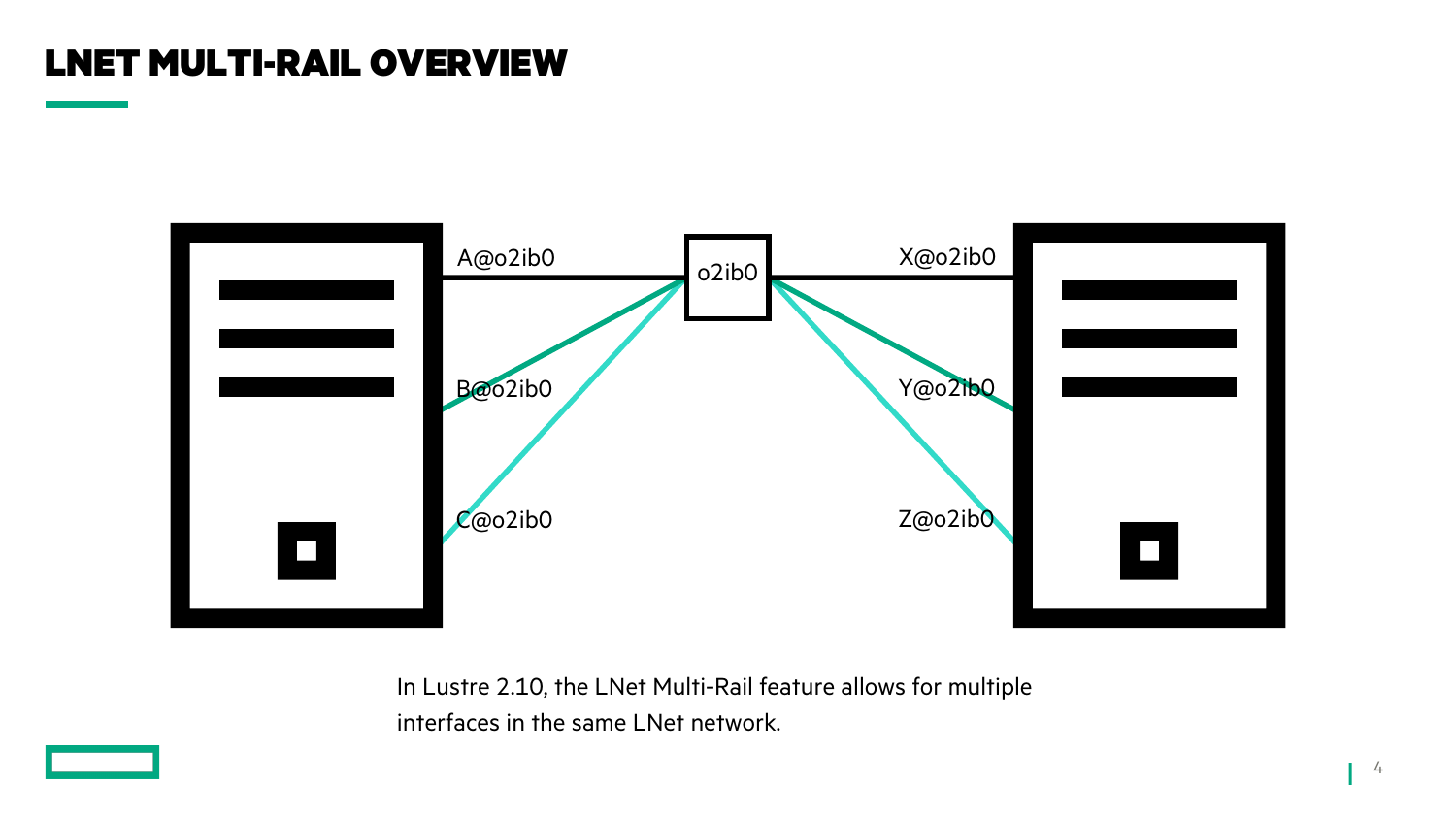## PRIMARY NIDS

- Primary NID uniquely identifies a multi-rail peer
- The first NID configured on a node is designated the primary NID.
- Primary NID used as a key for modifying peer with lnetctl CLI

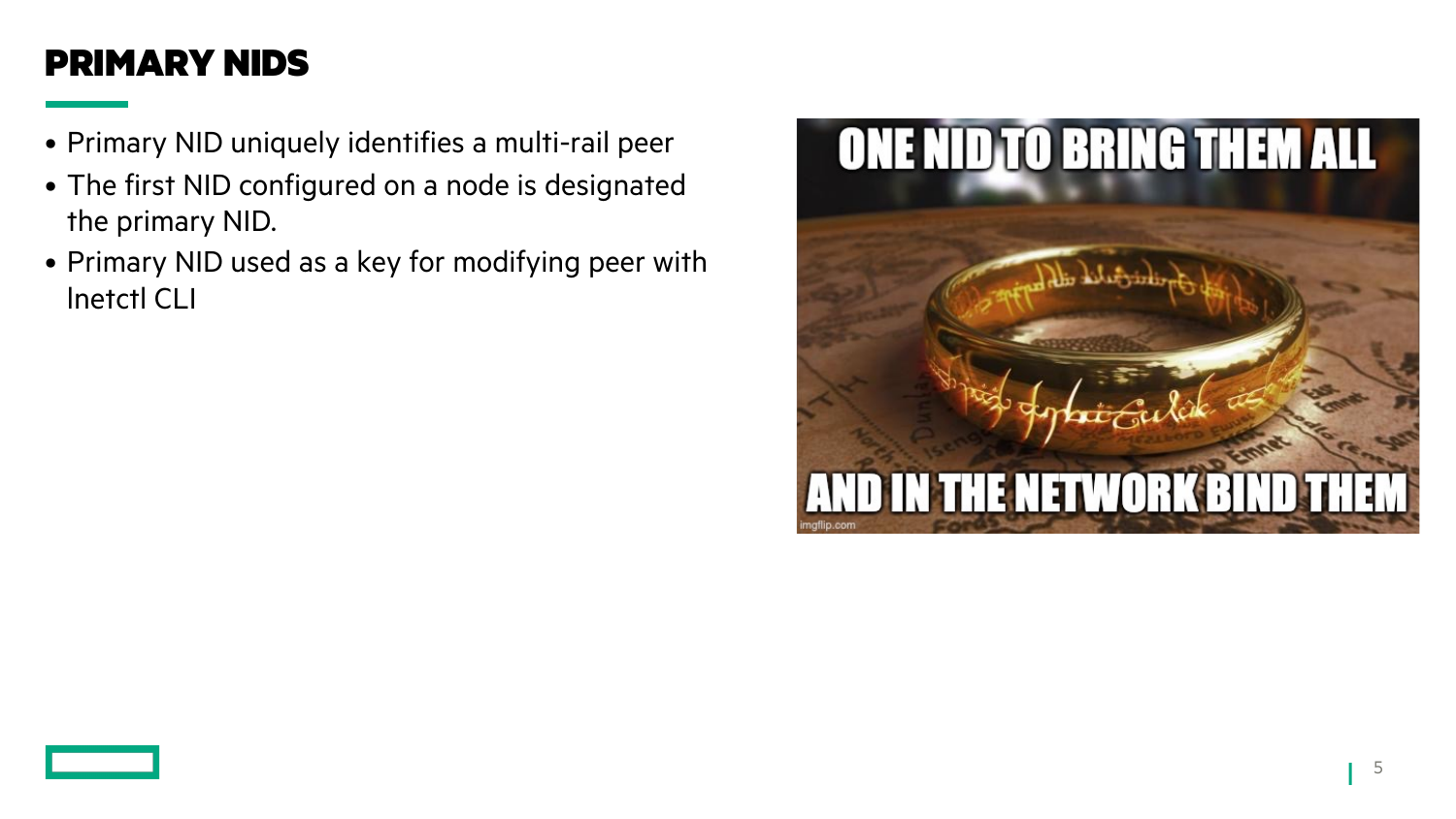#### IMPORTANT STATISTICS

```
# lnetctl net show -v --net tcp | egrep -e 'nid|send_count|recv_count'
        - nid: 192.168.2.30@tcp
              send_count: 27
              recv_count: 27
        - nid: 192.168.2.31@tcp
              send_count: 25
              recv_count: 25
# lnetctl peer show --nid 192.168.2.38@tcp -v | egrep -e'nid|send_count|recv_count'
    - primary nid: 192.168.2.38@tcp
        - nid: 192.168.2.38@tcp
              send_count: 26
              recv_count: 26
        - nid: 192.168.2.39@tcp
              send_count: 26
              recv_count: 26
```
#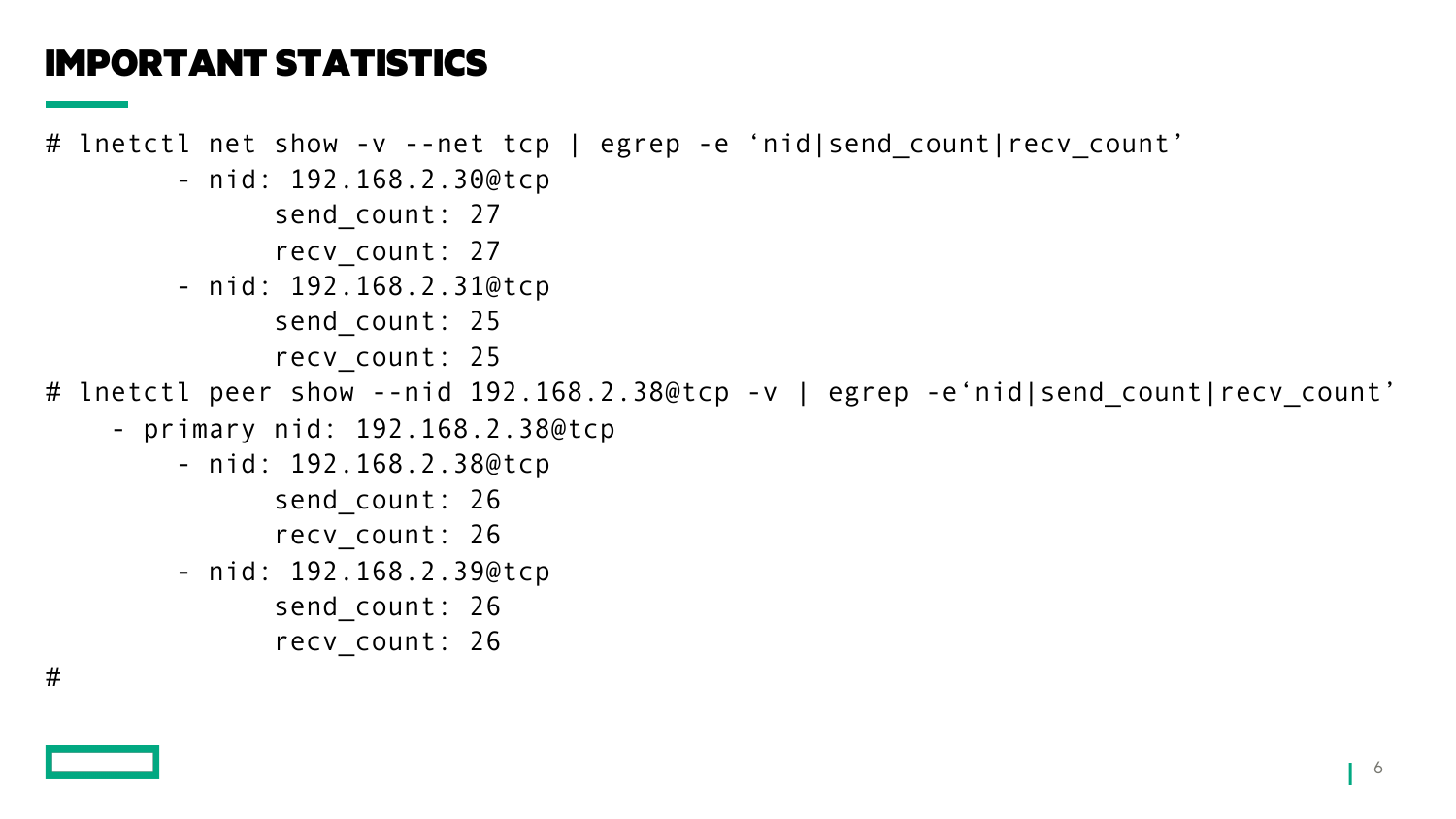#### LNET HEALTH



NID Y has decremented health. Future sends will avoid NID Y.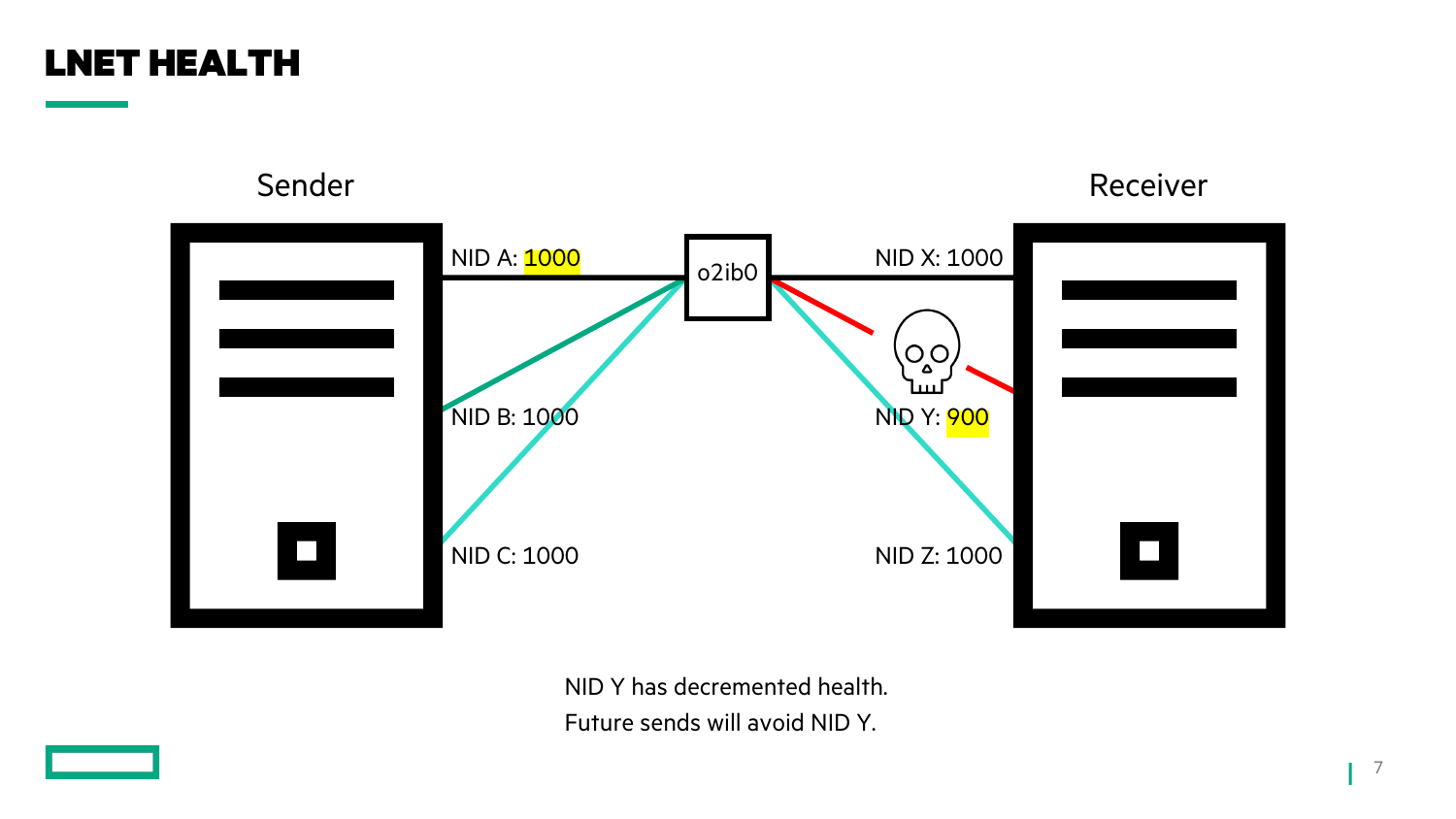

- Demo Environment
- Show how discovery feature affects the Multi-Rail feature
- Show how to view LNet health state and activities
- Show how primary NID is referenced by Lustre
- Show how lnetctl ping can and cannot find broken paths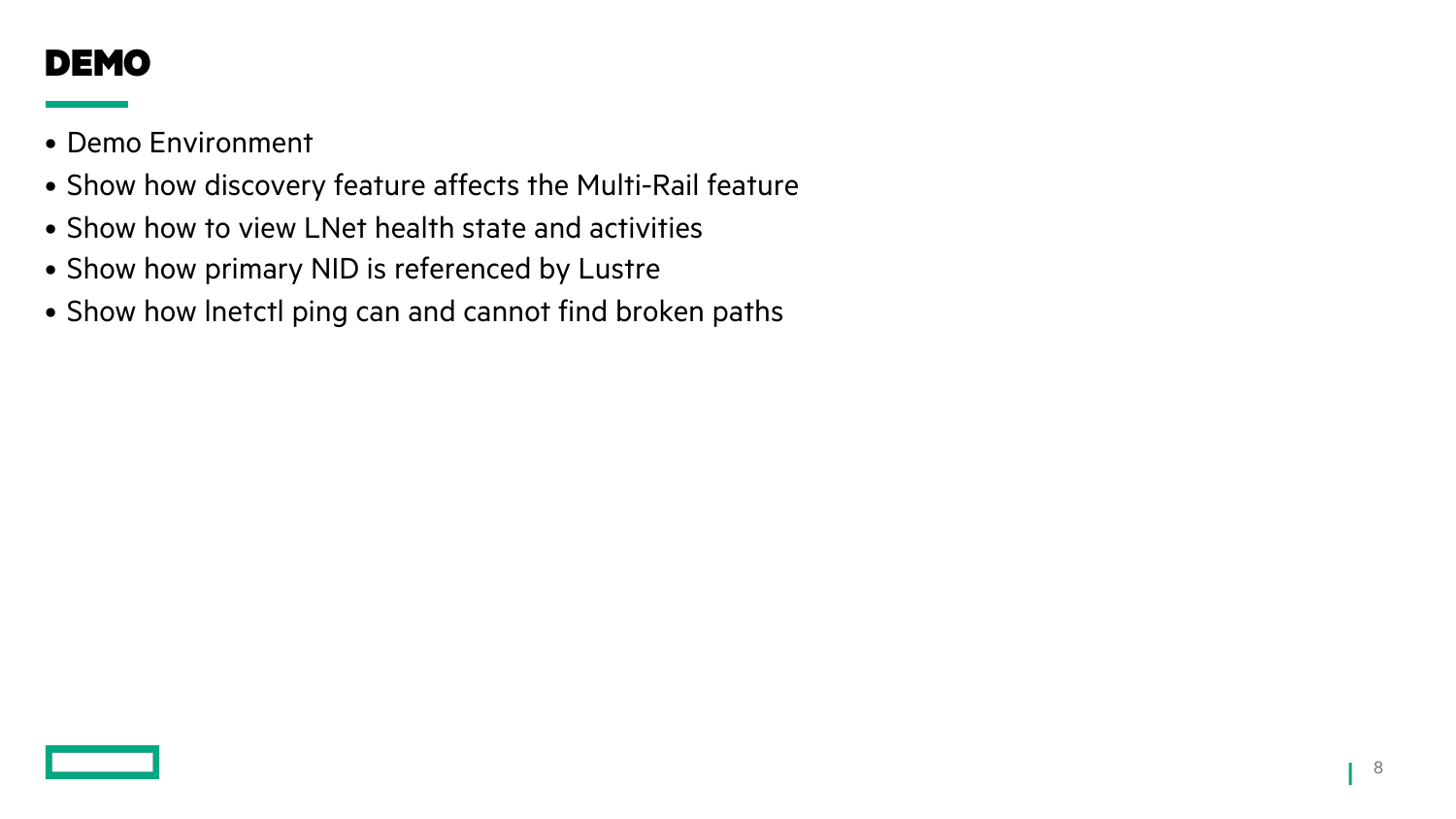

#### • Demo Environment

- Show how discovery feature affects the Multi-Rail feature
- Show how to view LNet health state and activities
- Show how primary NID is referenced by Lustre
- Show how lnetctl ping can and cannot find broken paths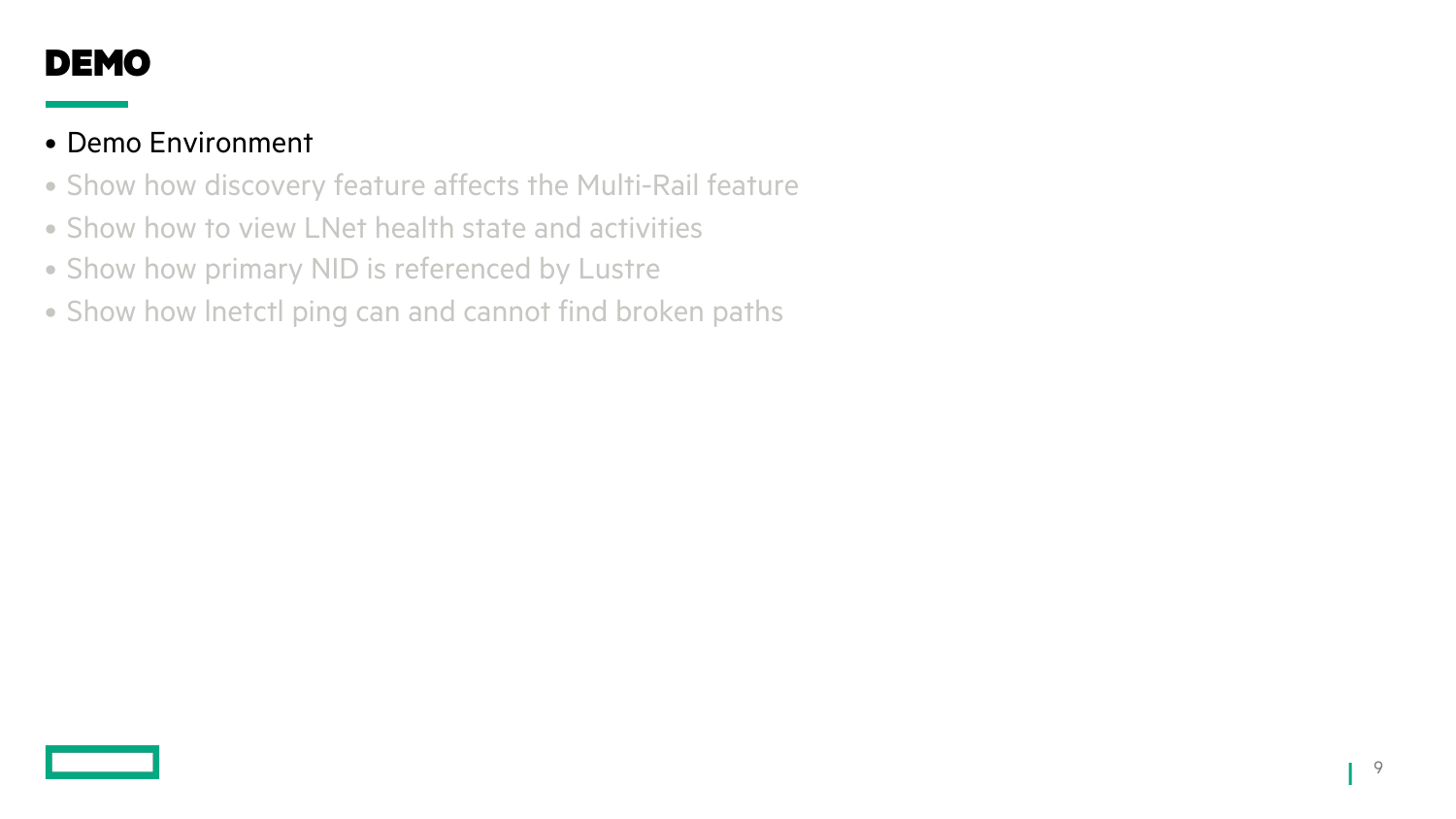

- Demo Environment
- Show how discovery feature affects the Multi-Rail feature
- Show how to view LNet health state and activities
- Show how primary NID is referenced by Lustre
- Show how lnetctl ping can and cannot find broken paths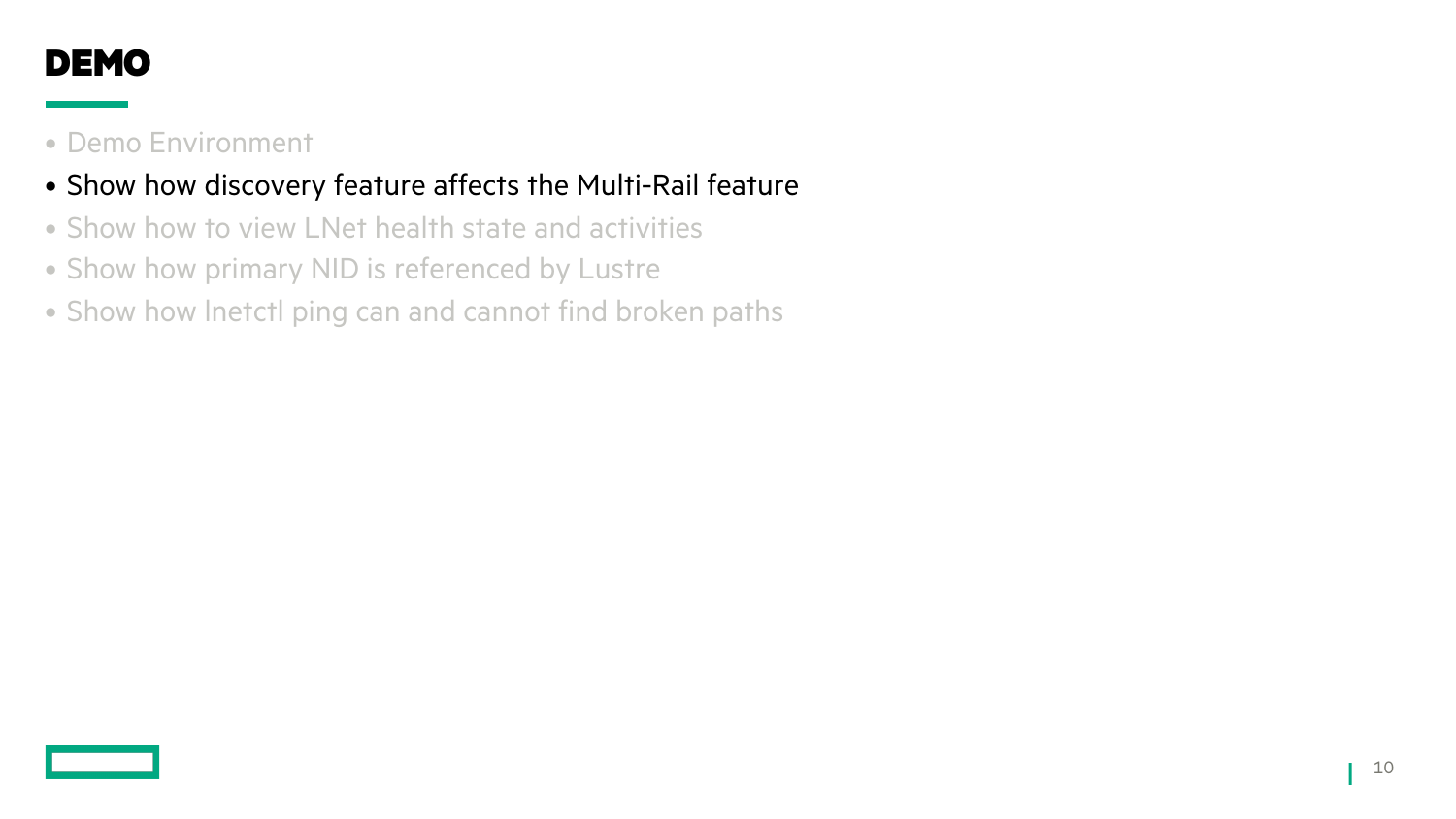# DISCOVERY DEMO RECAP

- Discovery controls whether MR peers are created as a result of traffic
	- MR peers can always be created via CLI
- Lustre 2.12
	- If discovery enabled locally then MR peer is created if the peer supports MR (even if peer has discovery disabled)
	- If discovery disabled locally then MR peer is not created
- Lustre 2.15
	- Discovery must be enabled on both local host and remote peer for MR peer to be created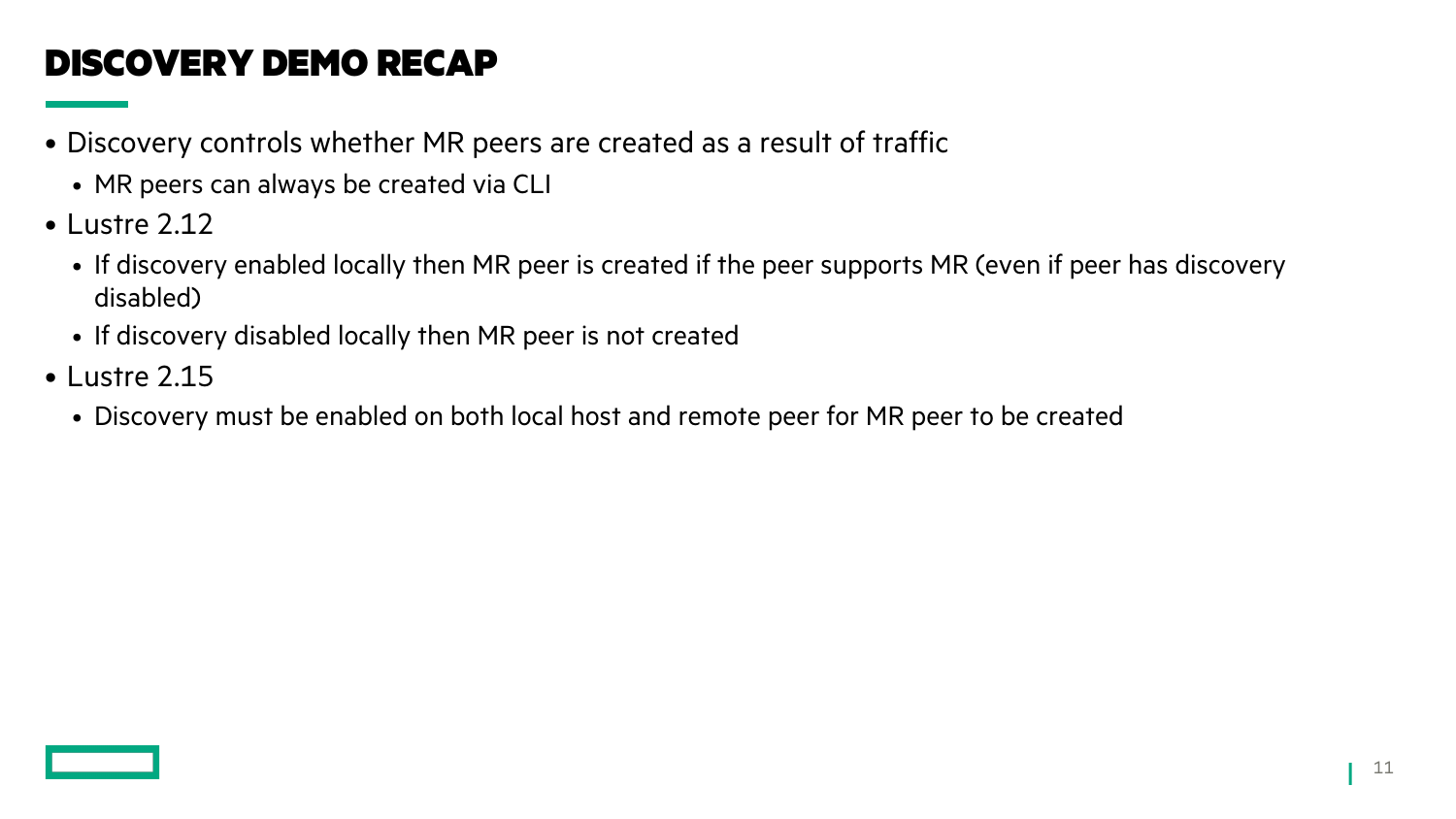

- Demo Environment
- Show how discovery feature affects the Multi-Rail feature
- Show how to view LNet health state and activities
- Show how primary NID is referenced by Lustre
- Show how lnetctl ping can and cannot find broken paths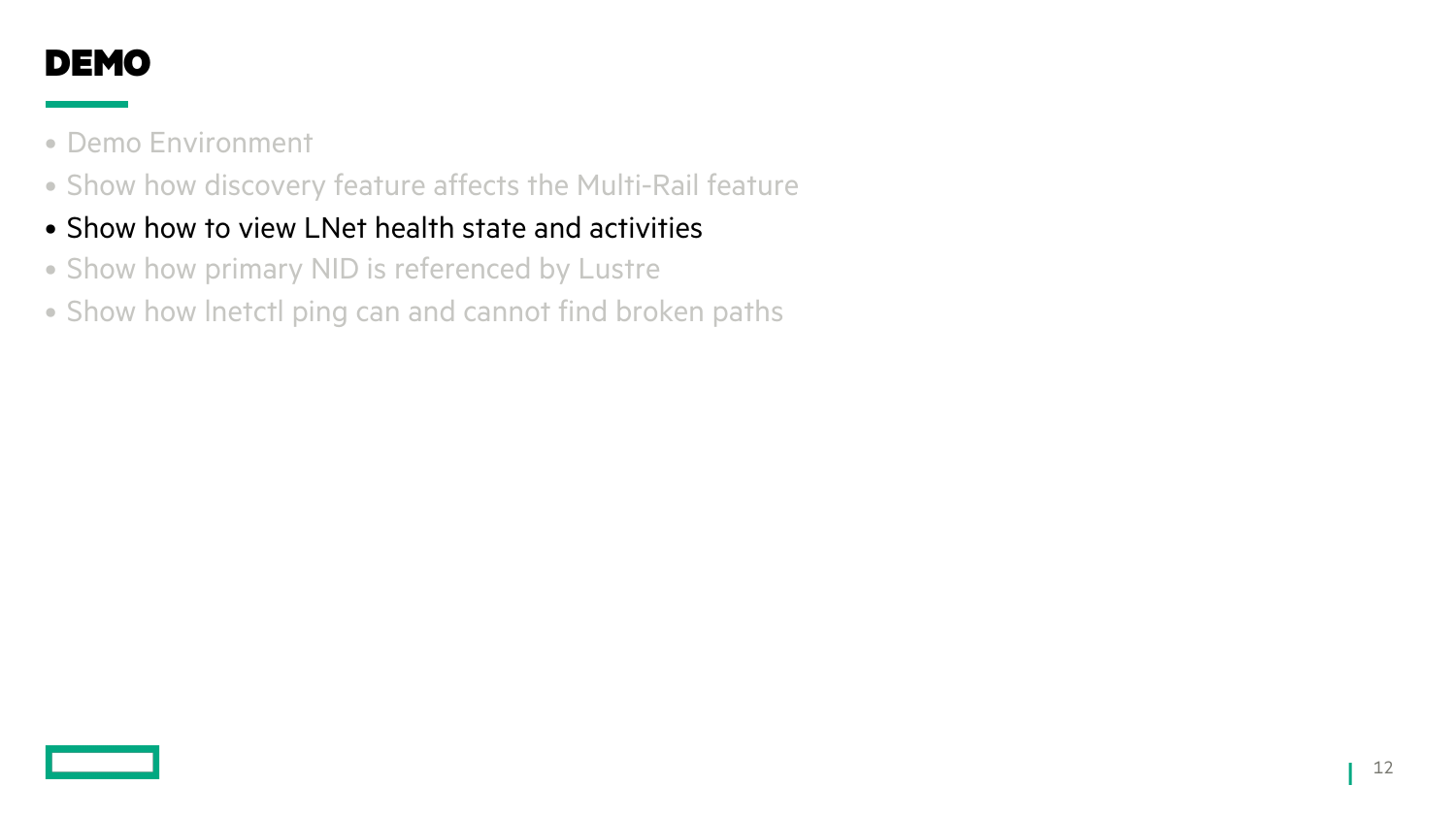# LNET HEALTH DEMO RECAP

- Health values tracked for local and remote (peer) interfaces
	- View local with lnetctl net show -v 2 | egrep -e nid -e 'health value'
	- View remote with lnetctl peer show -v 2 | egrep -e nid -e 'health value'
- Health values modified based on how LNDs classify send failure (message status)
	- LOCAL\_\* message status tells LNet problem was with local (source) interface
		- –Health value for source interface decremented
	- REMOTE\_\* message status tells LNet problem was with remote (destination) interface –Health value for destination interface decremented
	- NETWORK\_TIMEOUT message status specified when LND does not know where problem was –Health values for both source and destination interfaces are decremented
- Interface with decremented health is placed into recovery mode
	- View local interfaces in recovery with lnetctl debug recovery -l
	- View remote interfaces in recovery with lnetctl debug recovery -p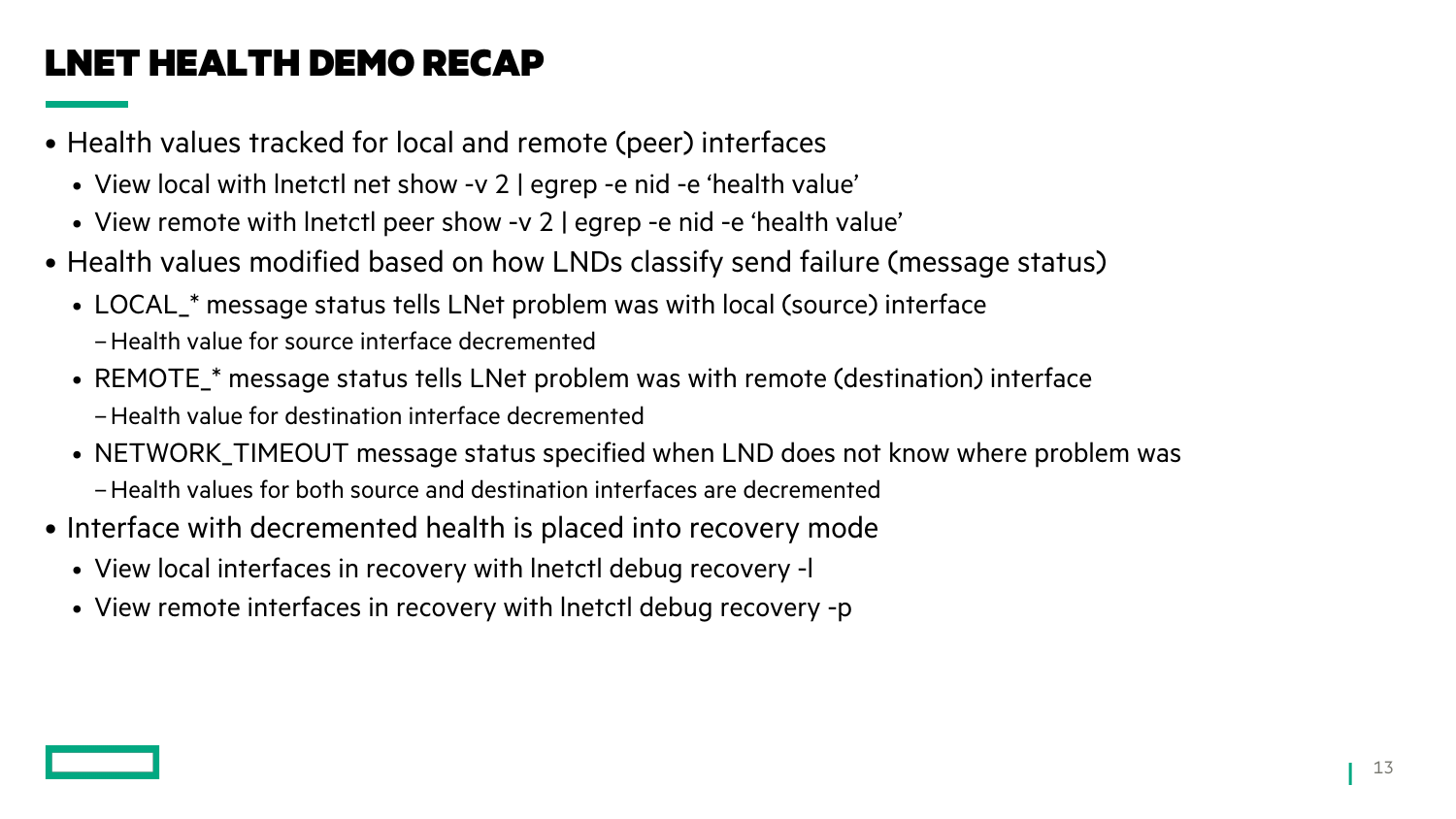# LNET HEALTH DEMO RECAP (CONT)

- Lustre 2.12
	- Interfaces in recovery ping'd every recovery\_interval seconds (lnetctl global show | grep recovery\_interval)
	- Interfaces in recovery are stuck if the interface is removed from cluster (client reboot/LNet configuration changed, etc.)
- Lustre 2.15
	- Interfaces in recovery ping'd using exponential backoff
		- next\_ping = current\_time + 2^pings\_sent ;  $1^{st}$  ping after 1 seconds;  $2^{nd}$  ping after 2 seconds,  $3^{rd}$  ping after 4 seconds, etc.
		- –15 minute max interval (configurable with https://jira.whamcloud.com/browse/LU-14979)
	- We must receive a message from an interface before it is eligible for recovery
	- Remote (peer) interfaces can age out of recovery
		- –Configurable with recovery\_limit parameter (default to 0: remote interfaces do not age)
		- –After recovery\_limit (seconds) the peer interface is removed from recovery
		- –Peer interface becomes eligible again once we receive a message from it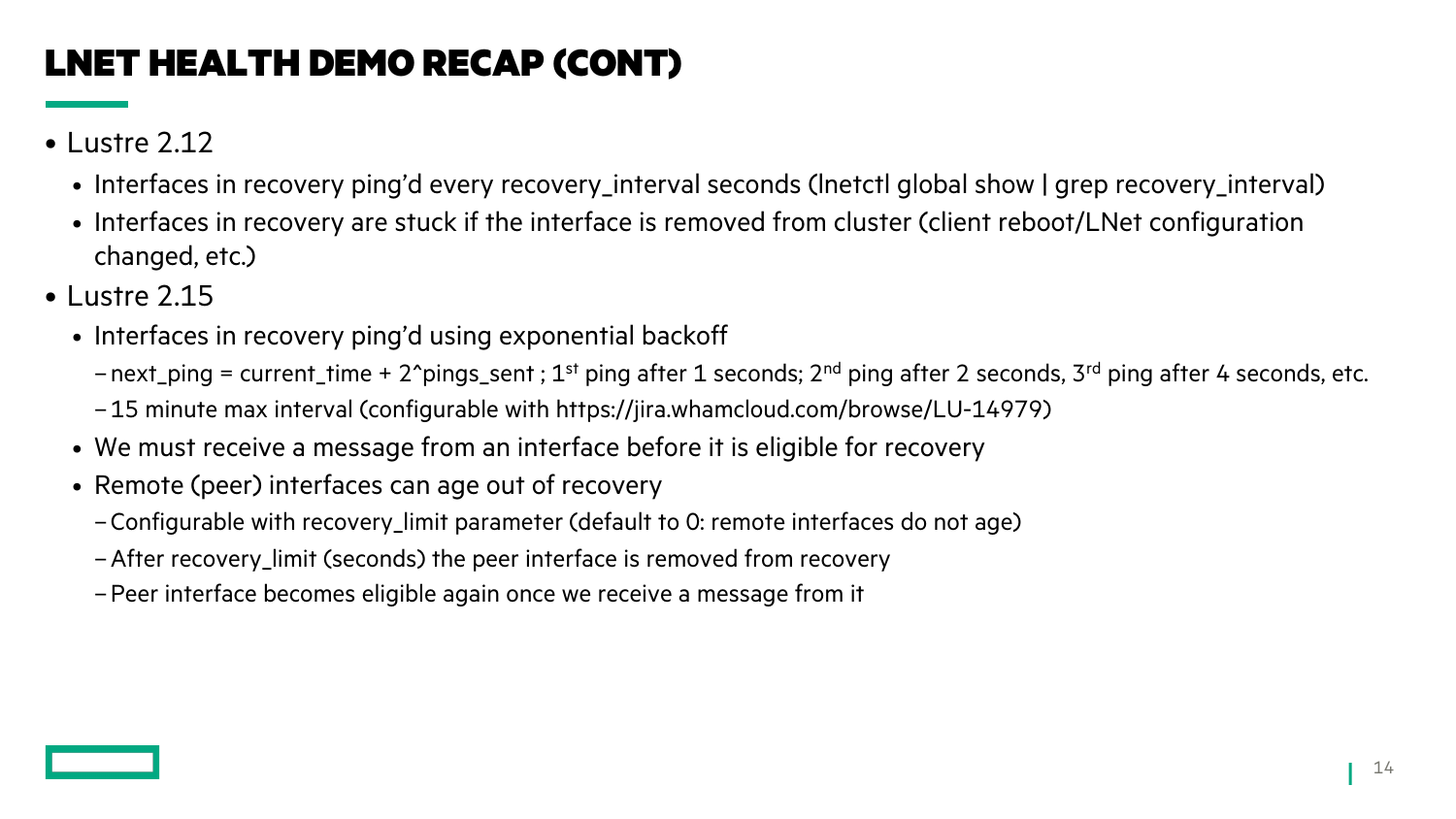

- Demo Environment
- Show how discovery feature affects the Multi-Rail feature
- Show how to view LNet health state and activities
- Show how primary NID is referenced by Lustre
- Show how lnetctl ping can and cannot find broken paths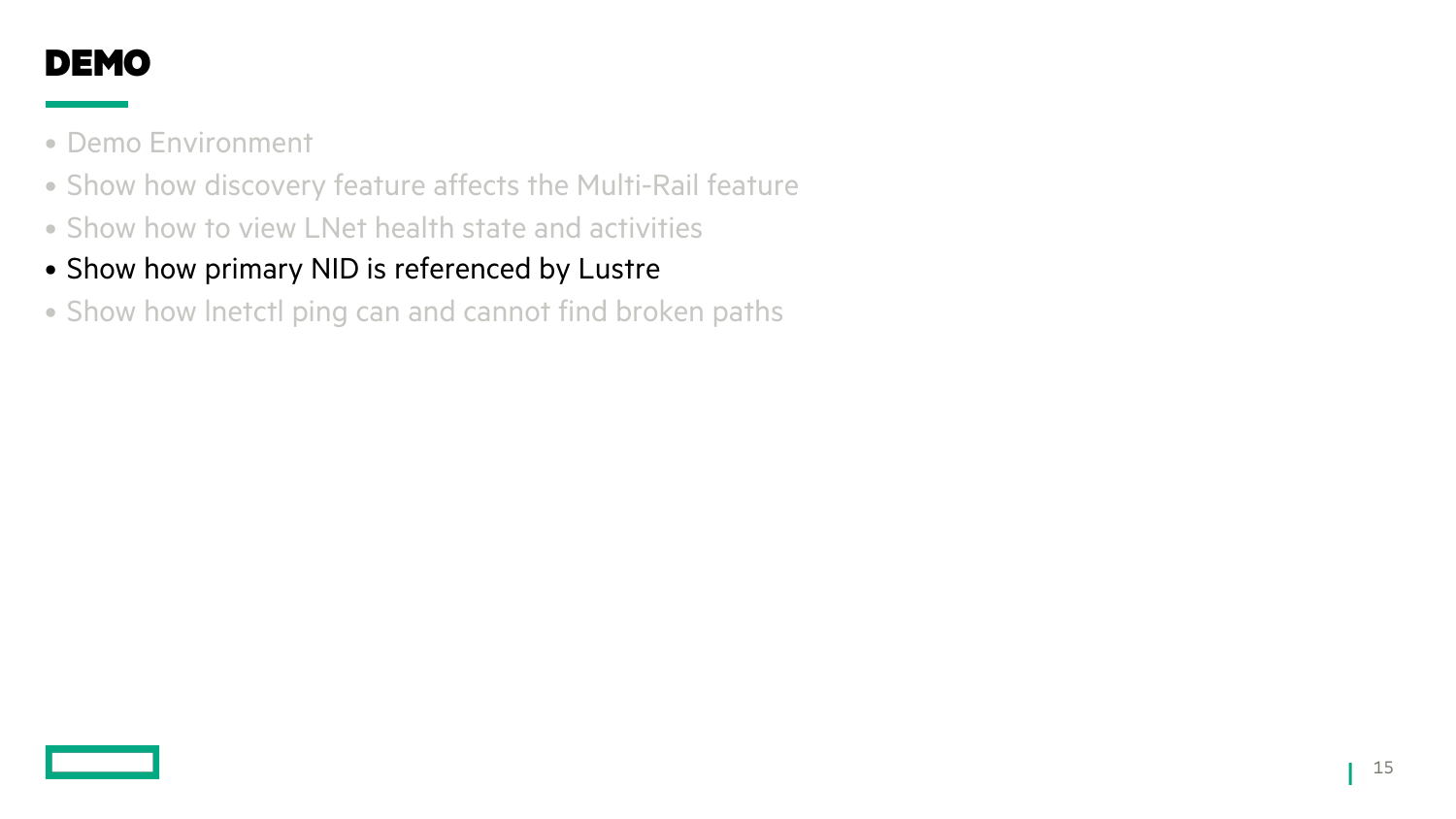## PRIMARY NID DEMO RECAP

- Primary NID identifies a multi-rail peer
- Lustre log messages will reference the primary NID
	- The primary NID may be on a network that is \_not\_ used for Lustre
	- This does not mean Lustre is using that NID for traffic. It is only identifying a peer
- Modifying the primary NID of a mounted client (or server) is a bad idea
	- Lustre log messages can still reference the old primary NID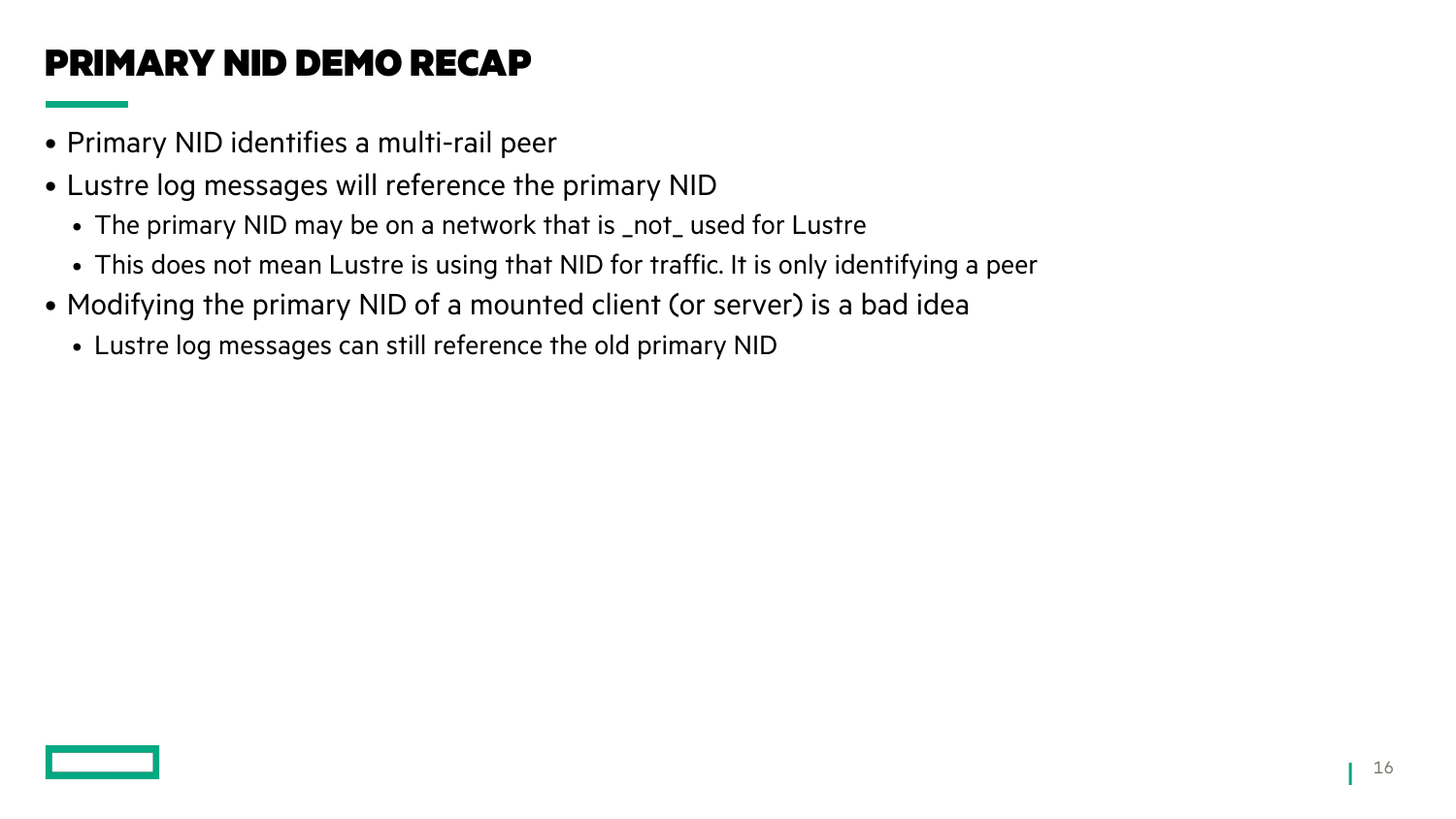

- Demo Environment
- Show how discovery feature affects the Multi-Rail feature
- Show how to view LNet health state and activities
- Show how primary NID is referenced by Lustre
- Show how lnetctl ping can and cannot find broken paths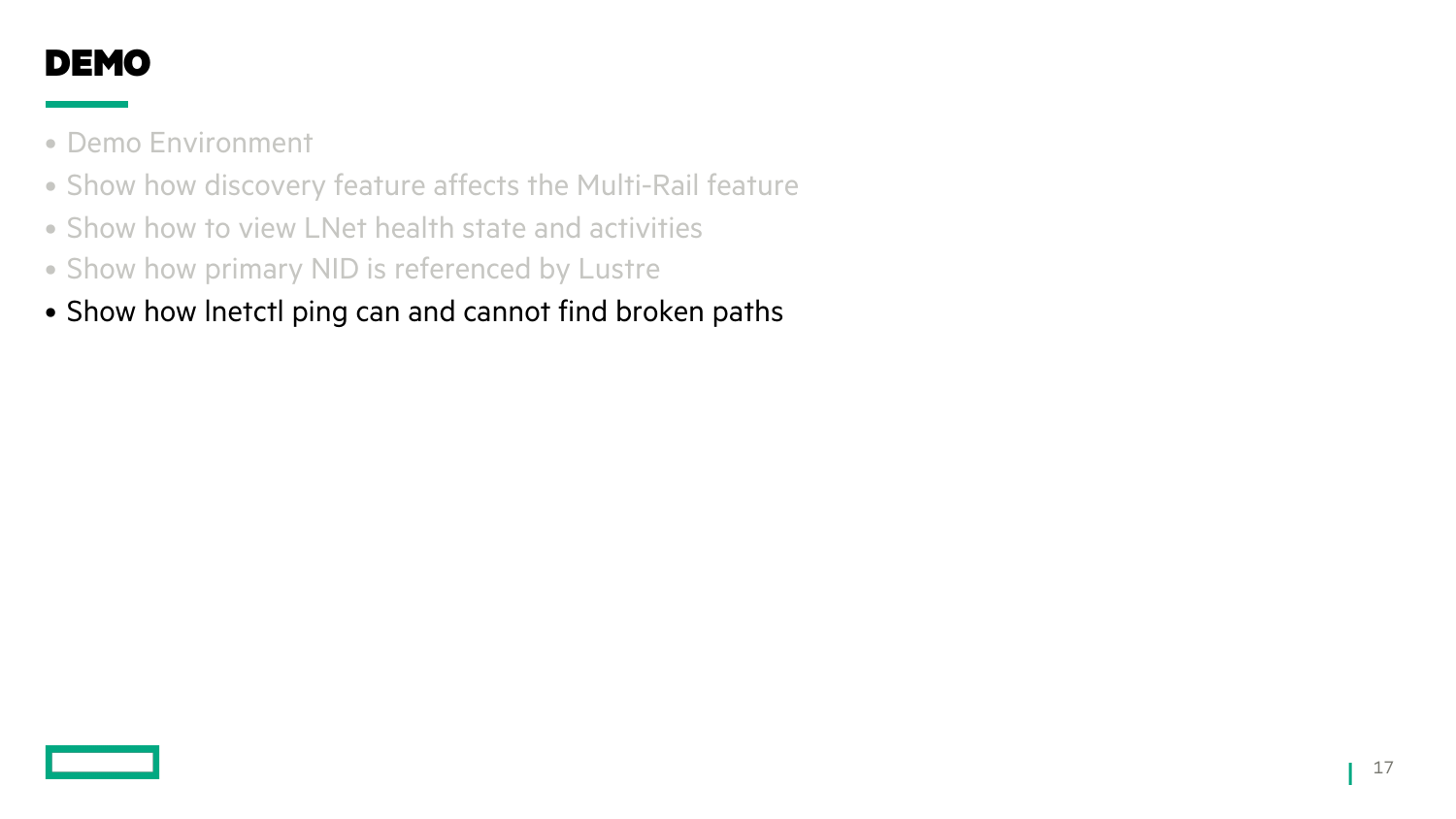# LNETCTL PING DEMO RECAP

- The destination argument to lnetctl ping command specifies a \_peer\_, not a specific endpoint
- If the nid of a MR peer is specified LNet may send the ping to any peer interface (not the specified NID)
- Lustre 2.15 adds --source option to lnetctl ping command
	- Specifies a local interface to use for the ping
	- This fixes the destination NID so LNet will not select a different peer interface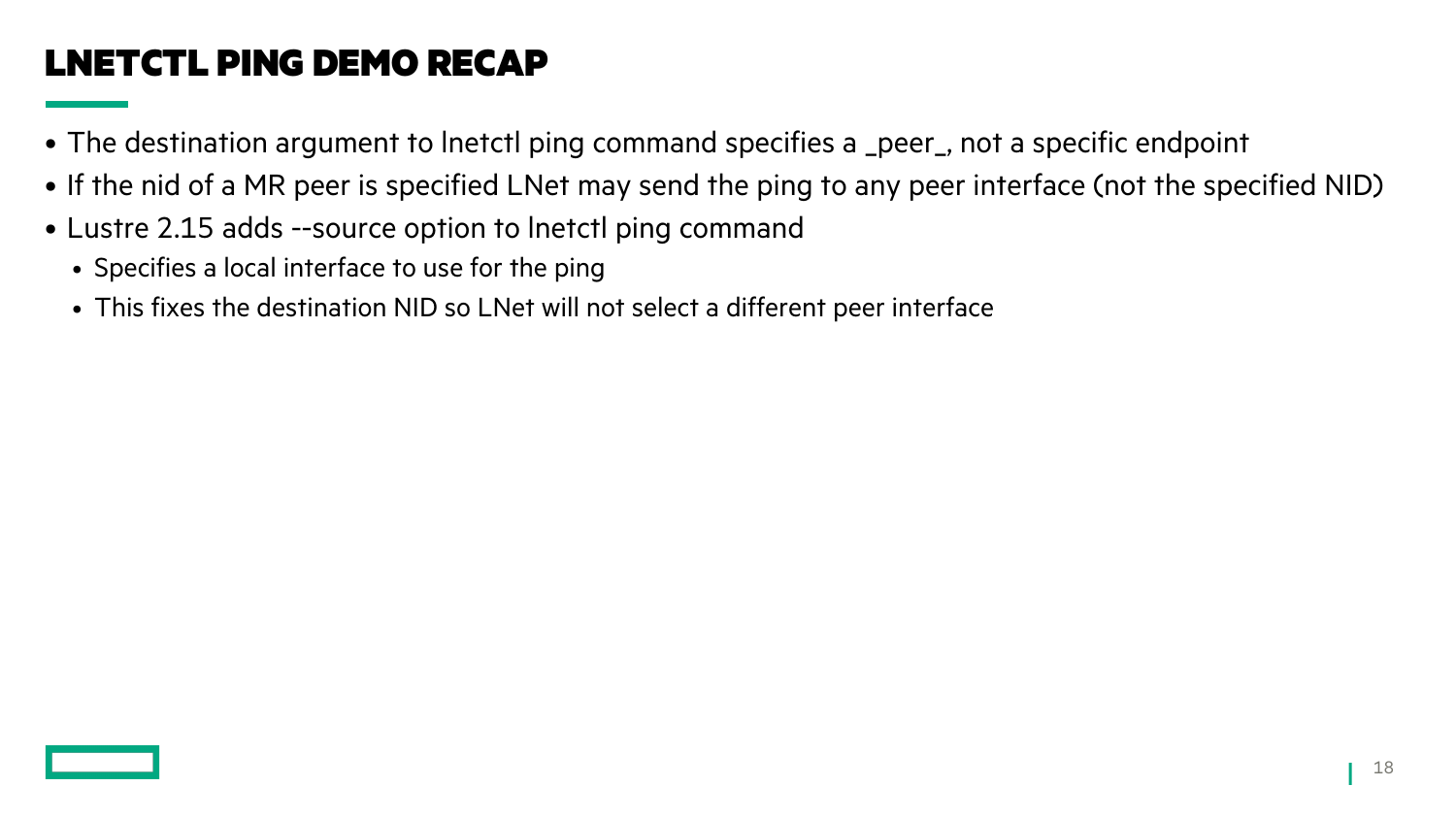# Q & A

Chris Horn email: chris.horn@hpe.com

П